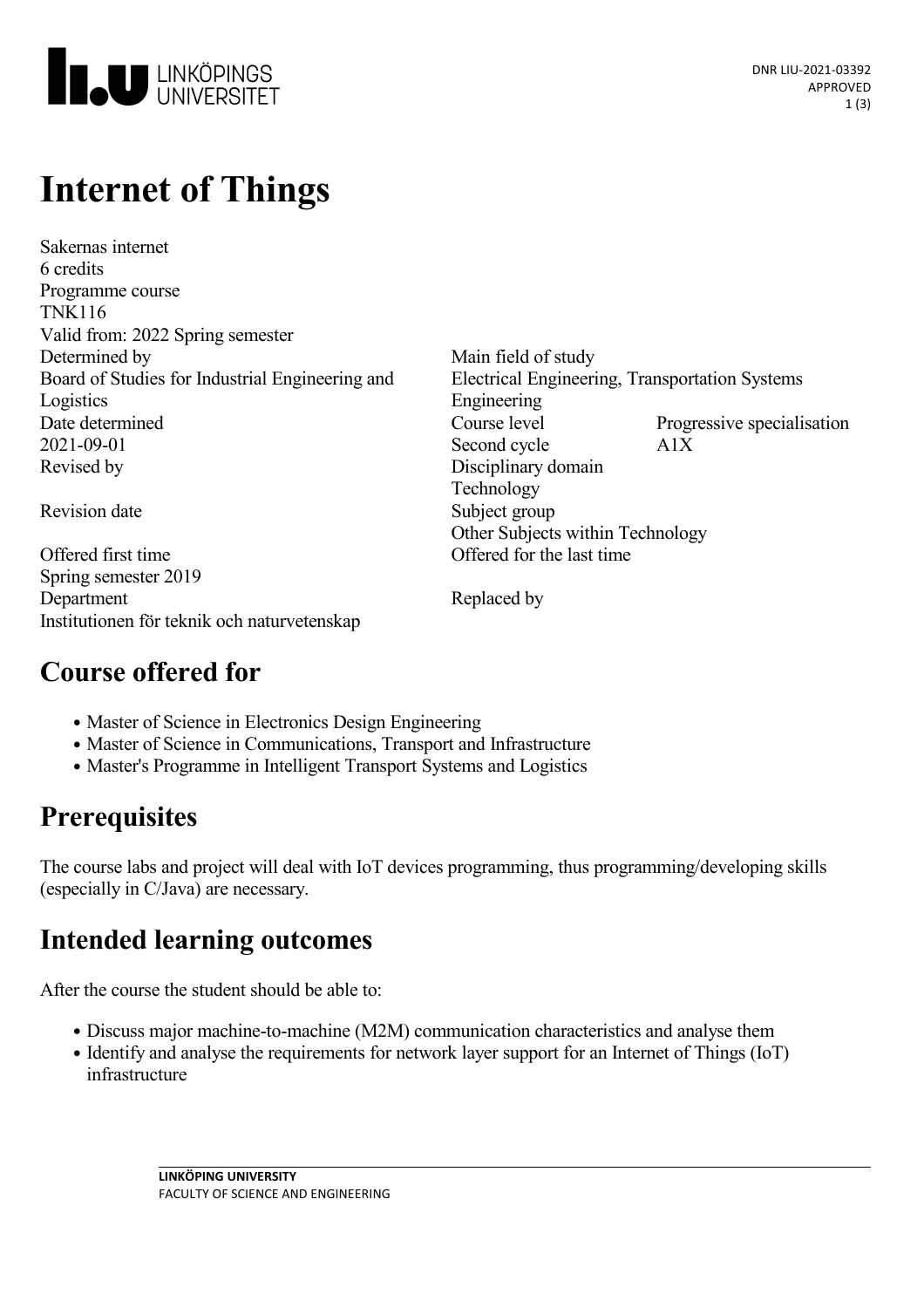- Design solutions for integrating smart objects into IoT frameworks
- Design IoT architectures and services
- Evaluate the performance of IoT systems based on identified key performance indicators

#### **Course content**

This course introduces the design principles of the Internet of Things (IoT), their device and infrastructurerelated architectures, technologies and protocol frameworks towards enabling the formation of highly distributed and ubiquitous networks with seamlessly connected heterogeneous objects. The student will learn to design and analyze such networks and architectures to support the development of intelligent services, with different performance requirements, in a variety of application domains.

Specifically, students will be exposed to architectures and methodological paradigms for the Internet of Things, and protocols at the different levels of the IoT stack. They will also learn to map those concepts on an access layer (including sensor, vehicular and cellular networks for machine-to-machine communication) and network layer (with particular emphasis on IPv6-based solutions), and analyze their performance. The course will also introduce technologies and protocols at the service and application layers, which enable the integration of embedded devices in web-based, distributed applications.

## **Teaching and working methods**

The course comprises lectures, programming assignments, and an implementation project.

#### **Examination**

UPG1 Assignments 2 credits U, 3, 4, 5 LAB1 Laboratory Work 4 credits U, 3, 4, 5

The final grade is weighted by the distribution of credits of the partial examinations.

## **Grades**

Four-grade scale, LiU, U, 3, 4, 5

#### **Other information**

#### **About teaching and examination language**